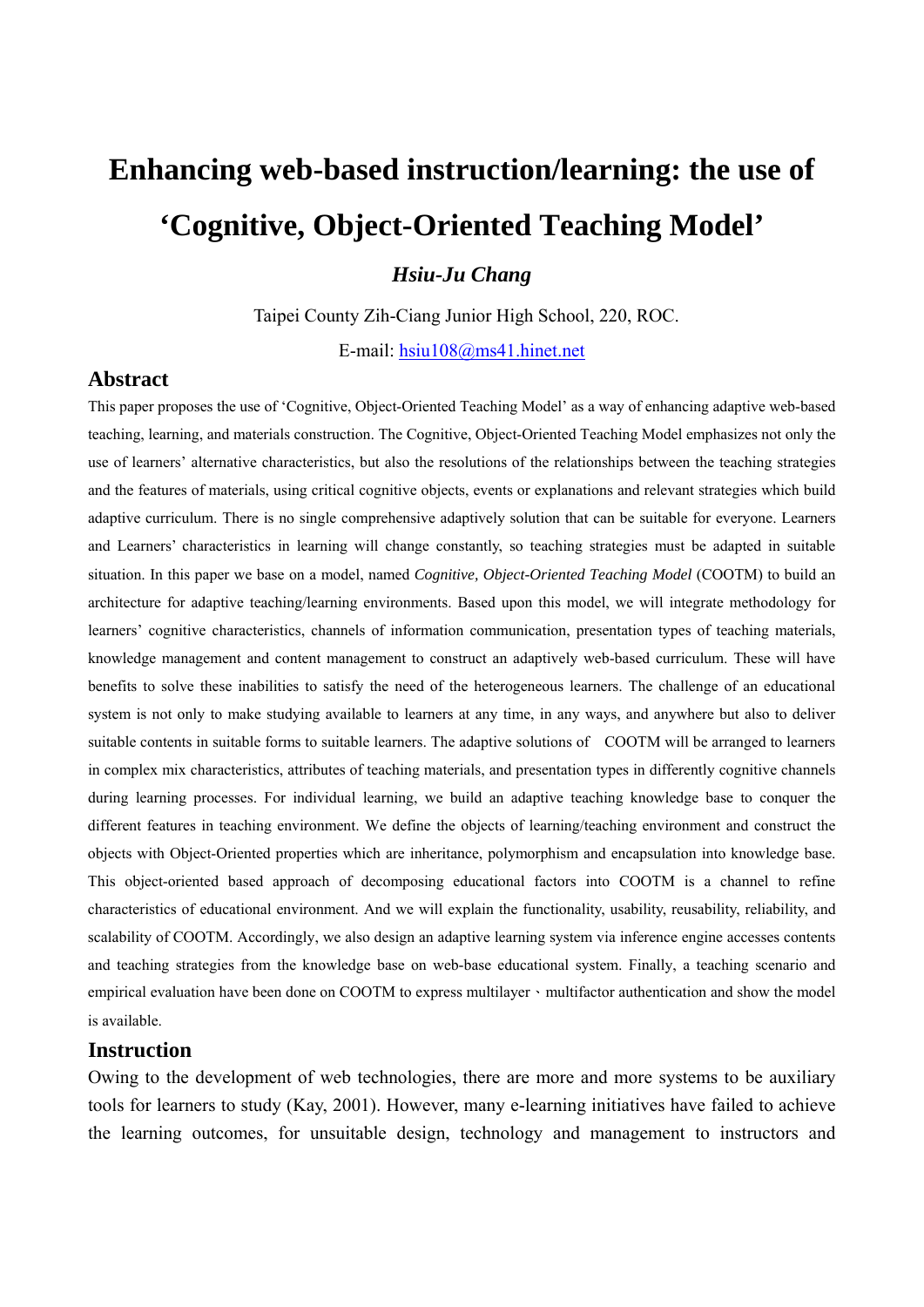learners (Engelbrecht, 2005). Most educational systems have made huge improvements in related information technology, but few have yet based on pedagogic theories, teaching/learning psychology and made commitments to information as an educational resource. Web-based educational systems have great potential to deliver digital materials and teaching/learning strategies to learners via the network. For the reason that learners will learn via the web pages then the more important in educational system the more momentous mechanisms will be necessary to design teaching materials and deliver mechanisms on web-based educational system. Ayersman and Minden (1995) assert that Adaptive hypermedia Systems can be developed to accommodate various needs of learners. And Brusilovsky (2001, 2002) highlighted three major adaptation technologies -adaptive content selection, adaptive navigation support, and adaptive presentation to solve the adaptive problems. In this paper we base on a model, named *Cognitive, Object-Oriented Teaching Model* (COOTM) to build an architecture for adaptive teaching/learning environments. Based upon this model, we will integrate methodologies for learners' cognitive characteristics, channels of information communication, presentation types of teaching materials, knowledge management and content management to construct an adaptively web-based curriculum. These will have benefits to solve these inabilities to satisfy the need of the heterogeneous learners. The COOTM is an architecture for educational system to scaffold, design, use, reuse and share of curriculum, information and knowledge. Through the architecture, we define some mechanisms on the information communication between learning and teaching will make easier to view, commit and manipulate certain types of information. These mechanisms will maintain how to improve efficiency and effect which base on one's learning experience.

## **Common vulnerabilities**

Vulnerabilities are any unsuitable constructions and access control in teaching/learning environment. Common reasons for vulnerabilities of web-based educational system include the following:

## **In case of web-based teaching/learning materials:**

1) To neglect the cognitive levels between teaching/learning materials and learners' characteristics. 2) To express the same representations or presentations on single teaching material that will neglect multiple presentations of adaptive factors and multi-cognitive channels for learners to learn. 3) Teacher may have difficulties to diagnosis possible misconceptions of learners in multi-cognitive concepts in a teaching material. 4) In generally, the adaptively educational system may arrange materials form easy to difficult but what are principles to distribute the teaching materials into different difficult levels. 5) There are many multimedia teaching materials to be displayed in various ways on web pages but the diverse multimedia teaching materials lack some mechanisms to direct the multimedia teaching materials to teaching or learning processes adaptively. 6) As we know the progress of web technologies improve rapidly, but what are the channels to perform the technologies take effect or enhance the effect on educational system.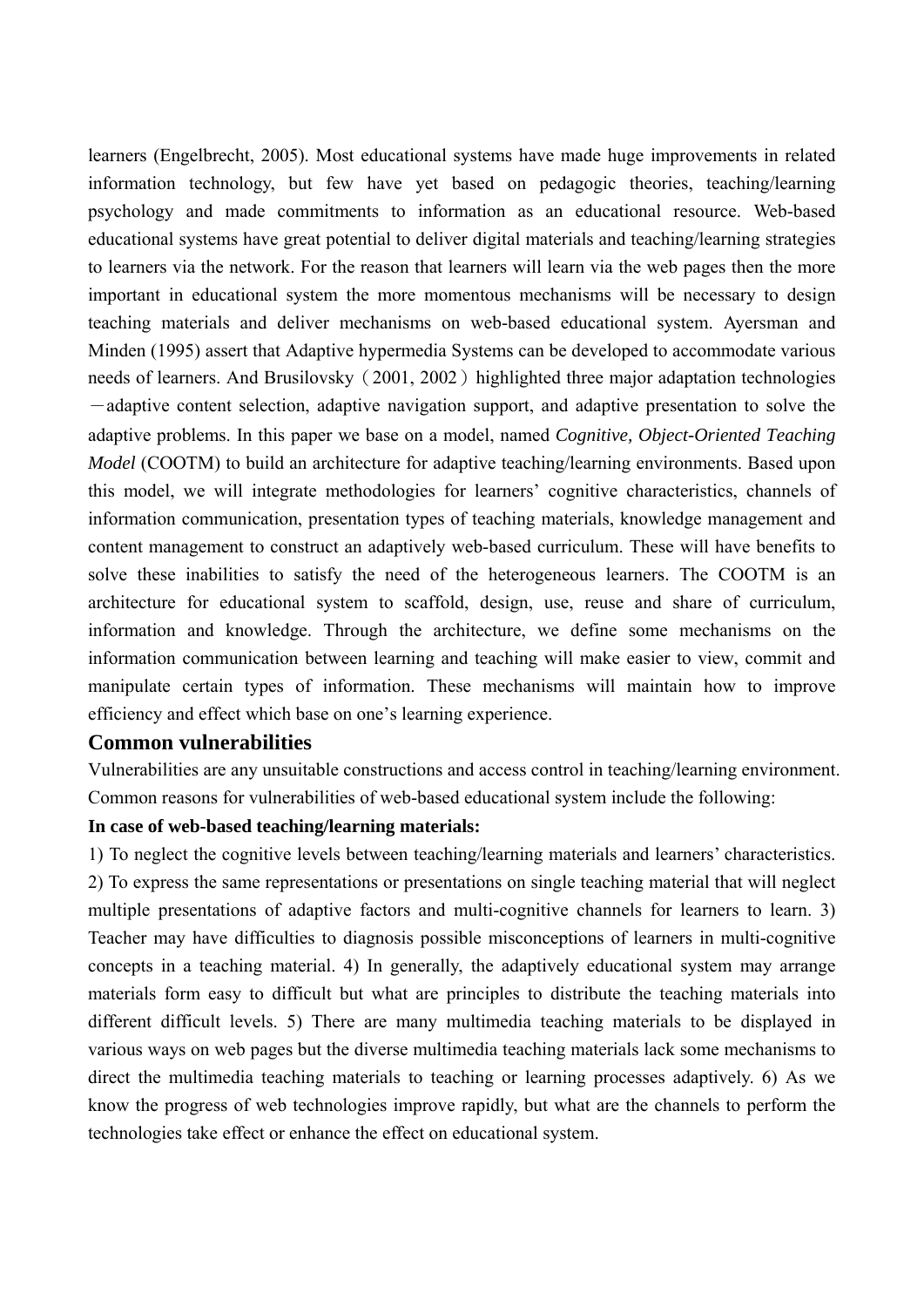#### **In case of web-based teaching:**

1) Lack of pedagogic theories support and evaluate then the teaching effect on educational system may lose focus or mislead learning processes. 2) The web-based educational system may not have tutors assist on line or real time then how to maintain an adaptive educational environment. 3) How to make a quick adaptation for learners to learn in the new learning curriculum? 4) What kinds of learning objects will benefit for learners' style to learn? 5) How to maintain the cognitive mental levels of learners in order to support adaptive cognitive strategies build in educational system? 6) Which information need to be kept and what criteria should be set for adaptation? 7) The educational system can keep some necessary information and criteria to database then how to make the information as feedbacks and suggestions for teachers/systems to modify adaptive mechanisms.

## **In case of web-based learning:**

1) How to learn more effectively and accurately from new learning objects? 2) What kinds of learning objects should be selected to benefit for one's style to learn? 3) Which learning strategies should learner need to assist or direct learning on educational system? 4) Which digital contents should be selected by learner that can do some help to comprehension of learning objects? 5) Which learning object should learners take after current learning object? 6) When learners may need to learn by doing, learn by seeing, learn by reading and learn by testing? 7) How many scores do learner need that learner pass or jump to another cognitive levels of learning object?

#### **In case of access control:**

The influences of access control on web-based learning between materials and learners are evident. In other words, the access control will be the main communication channel between materials, learners, tutors, learning strategies and teaching strategies. The vulnerabilities of access control include the following: 1) which methods are adaptive access control for web-based learning? 2) To neglect substantial differences (cognitive level, presentation type, difficult degree, and prior knowledge) of learning materials. 3) To deliver the same teaching materials to heterogeneous learners or send teaching materials without concerning relationships between learners and materials. 4) Whatever linear, net-structured and multi-dimensional educational systems may not the most important issue than suitable access control between learners' characteristics and attributes of learning materials via pedagogy perspectives on web-based educational system. 5) Which are the ways to create adaptive channels to combine the educational system with technology and knowledge construction? 6) Which is the bridge between learner-centered and tutor-centered pedagogical approach?

# **Cognitive, Object-Oriented Teaching Model**

The purposes of web-based adaptively educational system are not merely transplanting materials to the web sites to enhance the accessibility and usability of materials but also to promote learning/teaching efficiency during learning/teaching processes. Learning is a complex task; several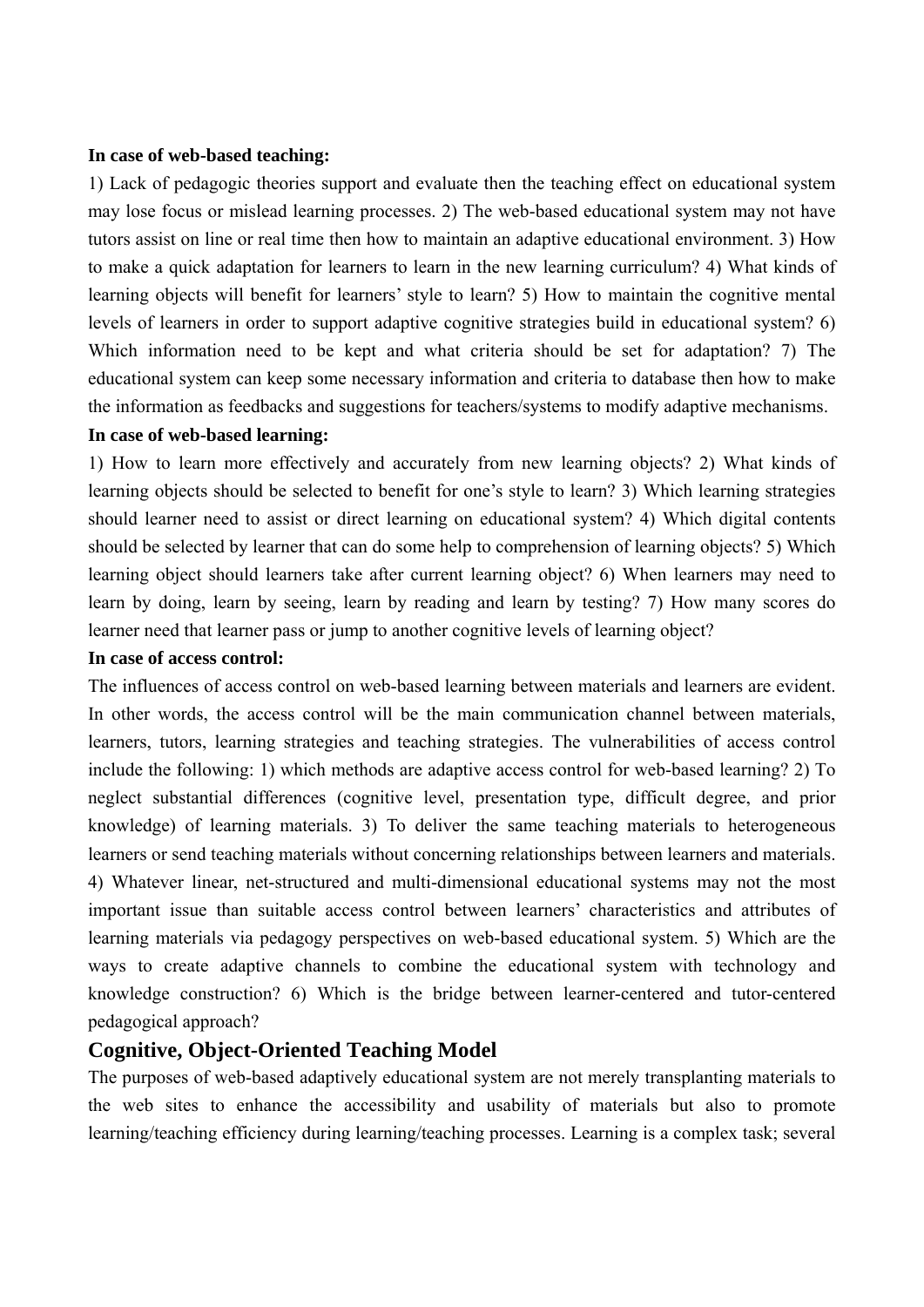different aspects must be taken into consideration. Cognitive, Object-Oriented Teaching Model will integrate the cognitive psychology perspectives, object-oriented concepts, pedagogical aspects, technologies in digital content development and information management to enhance adaptive web-based learning/teaching environment.



Figure 1, Cognitive Object-Oriented Teaching Model (COOTM)

## **Cognitive psychology perspective in COOTM**

If there are no authentically cognitive representations, learning styles or management of cognitive objectives (Bloom, B.S., Engelhart, M.D., Furst, E. J., Hill, W. H., & Krathwhol, D. R., 1956) involved in web-based learning processes and actives, learners may learn it through rote memorization with learners' customs. A learner comprehends of teaching objects by engaging in web pages of web-based educational systems and interprets teaching concepts in individual experiences. Learners have to construct and comprehend knowledge by themselves, hence educational system need to create adaptive learning environments where learners have opportunities to interpret and construct new concepts of materials via web pages by themselves. COOTM adopts three cognitive psychology perspectives to enhance adaptive mechanisms of web-based educational system.

## **Cognitive representation**

The cognitive representation of Bruner (1966) suggests three modes for processing information allowing human beings to construct their worlds, in the following order: (1) through action  $\rightarrow$ enactive representation (2)through imagery  $\rightarrow$  iconic representation (3)through symbols and language  $\rightarrow$  symbolic representation.

| Mode       | Representation              | Phenomenon                                                                   |
|------------|-----------------------------|------------------------------------------------------------------------------|
| Enactive   | Manipulative aid            | Represents and understands through actions/hands-on, concrete operation      |
| Iconic     | Imagery/ visual aid         | Represents and understands in images that stand for certain objects or evens |
| Symbolic 1 | Descriptions/ symbols /Text | Represents and understands in abstract ideas, symbols, language, and logic   |

Table1: Cognitive Representation modes of Jerome Bruner

He also asserts that domain knowledge or problems in that domain can be represented in these representation stages: enactive representation, a set of actions for achieving a certain result; iconic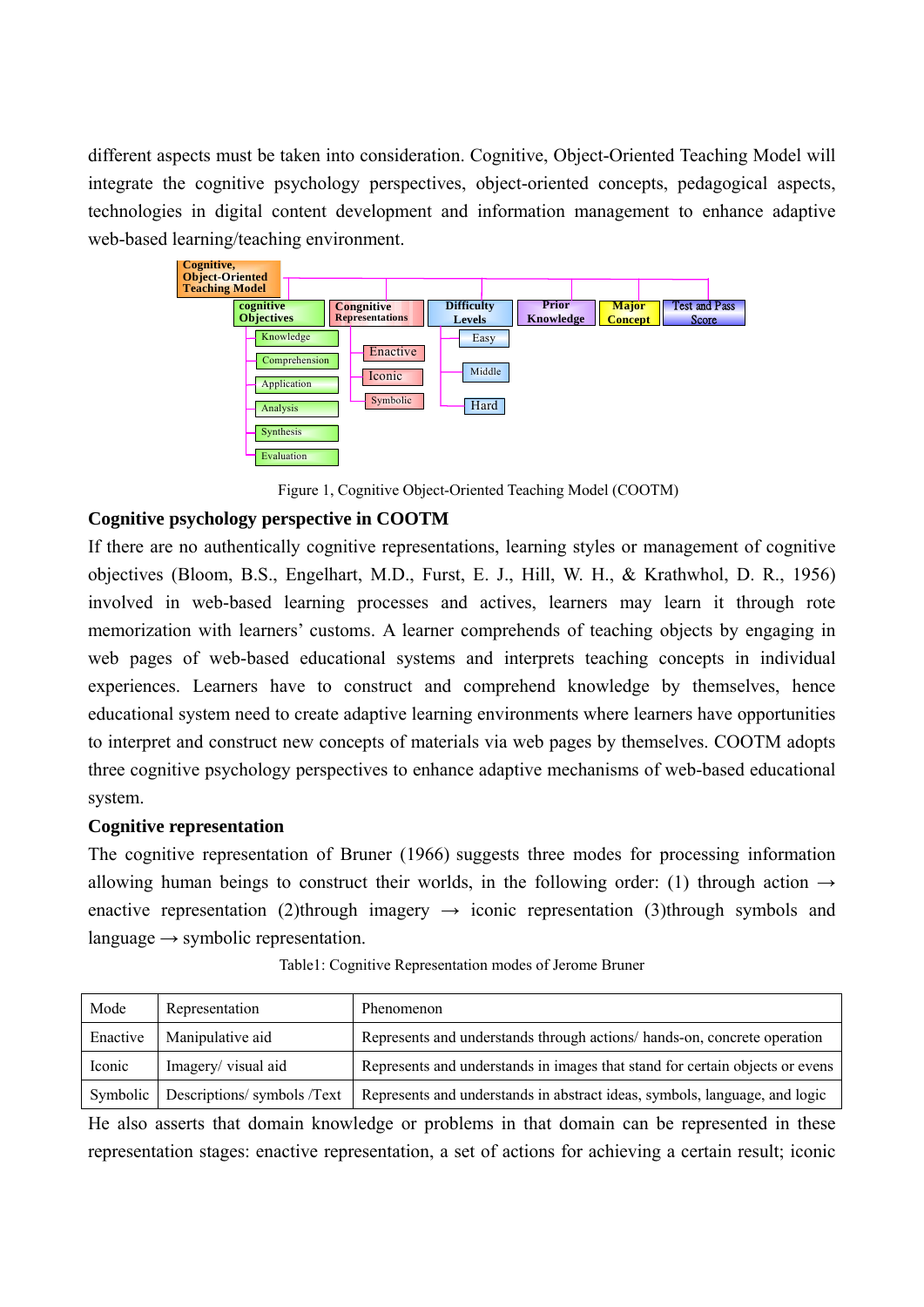representation, a set of images for expressing a concept without defining it fully; symbolic representation, a set of symbolic or logical propositions for explaining a certain concept. He suggested that instruction should proceed from enactive representation (direct operate experience) to iconic representation (diagram, pictures and films) to symbolic representation (texts, words and describe sentences). He further stated to follow the above sequence that will effect on achieving mastery of learning effects and this teaching sequence may apply to all learners without ages limit.

#### **Learning style**

The index of learning styles questionnaire (ILS) (Felder, R. M. , Soloman, B. A, 1999), is an instrument to identify which tendencies of learning styles belong to learners and which representations of teaching objects are suitable for learners. The ILS results provide an indication of an individual's learning preferences and an even better indication of the preference profile of learners. Over the last two decades, researches on qualitative and quantitative of ILS have indicated several consistency in major dimensions of individual differences (Dunn, DeBello, Brennan, Krimsky, & Murrain, 1981; Riding & Cheema, 1991; Liu & Ginther, 1999). The differences will effect on personal learning process. The ILS used to assess preferences on four dimensions (active/reflective, sensing/intuitive, visual/verbal, and sequential/global) of learning styles. The ILS inventory consists of 44 paired items to detect four dimension learning style profile provides an indication of possible strengths and possible tendencies or habits of learners.

# **The relations and functionalities between presentation types and learning styles of digital content:**

COOTM integrates the ILS and cognitive representations. COOTM maintains mechanisms to direct the multimedia or digital content as materials to enhance adaptive teaching/learning processes, the mechanisms are the follows: 1) Active tendency→ Enactive representation→ Manipulative materials; 2) Visual tendency→ Iconic representation→ Visual aid materials; 3) Verbal tendency→ Symbolic representation→ Text materials; 4) Sequential tendency→ Sequential learning→ Not to jump learning levels; 5) Global tendency→ May non-sequential learning→ If possible then jump learning levels; For the multi-feature of phenomena express each teaching concepts in more than one expression that will benefit on learners' knowledge comprehension, multi-cognitive channels, and plenty descriptions of teaching concept. Each representation types have different functionalities as follows: 1) Guide and mediate the cognitive learning process not to demo or dominate learners' knowledge construct. Enactive material is interactive digital content which maintain concrete operational activities such as simulations, animations, VRML, and 3-D models that can help learners to interpret and construction knowledge by themselves, learning by doing. 2) Iconic material is visual digital content which illustrates theory or concepts in the context such as diagrams, photos, pictures, statistical charts, graphs that can conduct learner via imagery to construct knowledge, learning by seeing. 3) Symbolic material is a descriptive digital content which interpret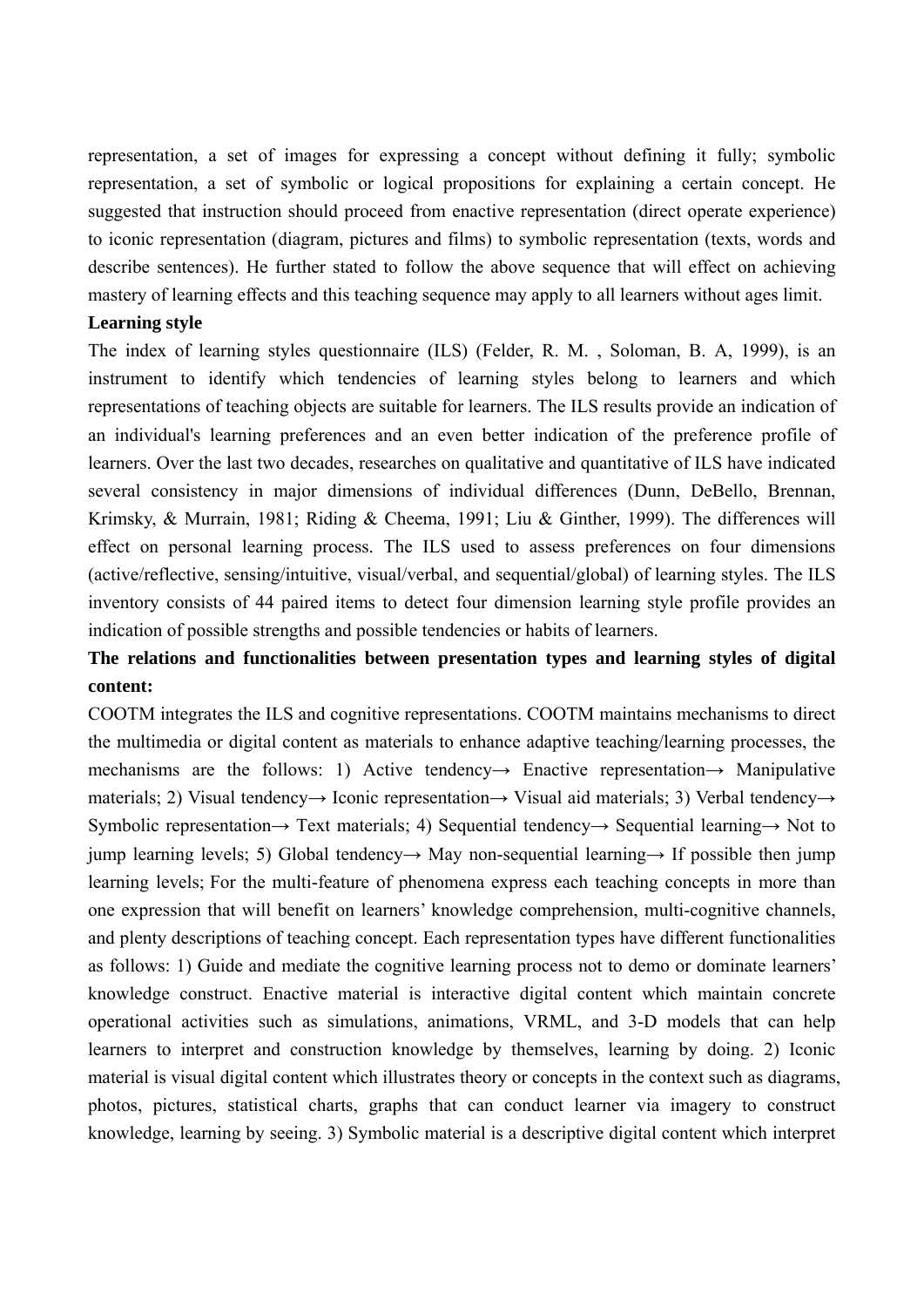learning concepts via symbols, descriptions, text that learners will read through these symbols to interpret their learning concepts, learning by reading.

#### **Pedagogical aspects in COOTM**

In web-based educational system, teachers may not act as learning material designers or controllers. They may become the facilitators of students' knowledge construction and managers of information and knowledge. It is observable that the gaps between talented, average, and less able students in teaching mathematics environment, hence COOTM build different difficult levels and presentation types to improve this individual difference and maintain the multiple cognitive channels to enhance the opportunities in knowledge comprehension and construction. Furthermore, many educators believe that students' 'prior knowledge' could highly influence subsequent learning (Ausubel *et al*. 1978, Novak 1977, Wandersee *et al.* 1994, Tsai, C. C., 2000). Learning should not merely take learners to one knowledge level but also assist learners to go further more easily. Accordingly, the prior knowledge and major concept of each learning objects become more essential information for learning and teaching in web-based educational system.

## **Object-oriented concepts in COOTM**

In traditional course model, it will not easy to detect and diagnose the difficulty in learning and teaching processes. As shown in Figure 2 (Tsai, 2002), the goals of object-oriented design are to refine teaching concepts and identify relations between teaching concepts.



Figure2, the traditional and object-oriented course model (Tsai, 2002)

However, there are some vulnerabilities in this model. 1) It lacks of mechanisms in digital content can direct into adaptive learning or teaching. 2) One presentation type of a teaching material usually has an inflexibility in expressions that sometime cannot adaptively and enough express of teaching concepts. 3) One presentation type of a teaching material, it will lead unique channel for learner to acquisition knowledge. 4) Lack methods to slice cognitive and difficult levels pedagogically. In object-oriented perspectives, we propose a mechanism to refine the teaching materials more appropriate to satisfy the needs of the educational system then it can attach some criteria for users to learn, to teach and to design. And we named the appropriate teaching material as teaching objects. Each of teaching objects will be defined some attributes as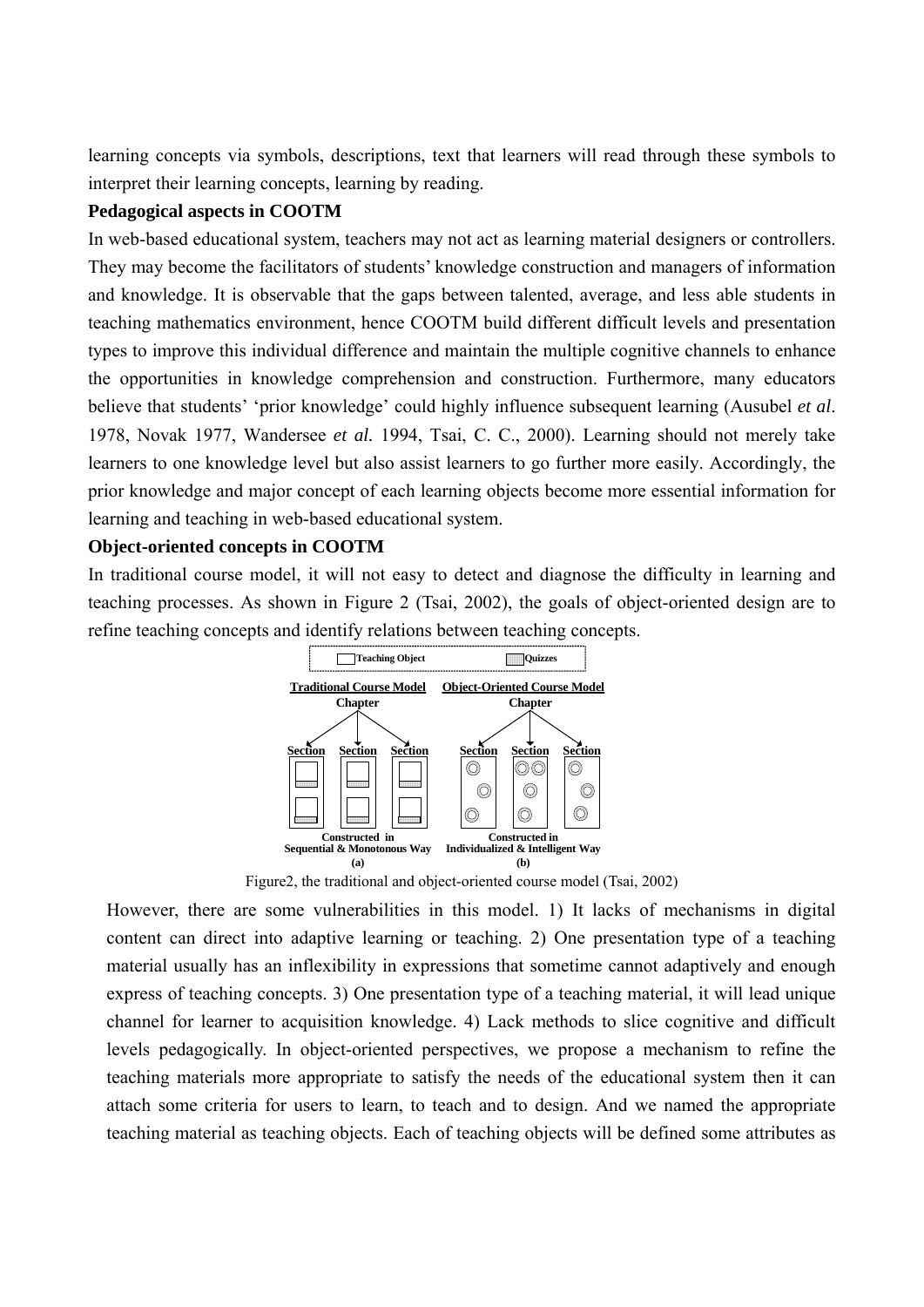cognitive levels, representation types, major concept, prior knowledge, and score. Object-oriented design in COOTM: To proposes the inheritance of cognitive objectives between parents and child teaching concepts and objects. And the polymorphism supports in different ways, which are multi-orient of model, presentation types of teaching objects, and difficulty levels in each concept hierarchy. We based on the inference DRAMA –an object-oriented inference engine in NORM (new object-oriented model) to construct knowledge base which include factors, rules, and rule classes. As shown in Figure 3, the polymorphisms of teaching objects are constructed in three-tiers: which are cognitive objective class, representation type sub-class, and difficulty level sub-class. The sub-class is inherited from corresponding base-class, and teaching object can be an example from a sub-class. The relationships of inheritance between base-class and sub-class make the sub-class (child) to contain all the attributes of the base-class (parents). Teaching Object (C)



Figure 3: The polymorphism of teaching objects in different classes

# **Knowledge Management and Information communication in COOTM**

What learners know and which their knowledge can support to keep learning to reach teaching objectives is the keystone of knowledge management in web-based educational system. In COOTM, the knowledge management is to determine which information within adaptive web-based educational system qualifies as "valuable". Information is not knowledge, but meaningful, practical, and purposeful information can be committed as a teaching resource during learning/teaching processes. Learners and Learners' characteristics in learning will change constantly, then knowledge management is not unchangeable, that is no immutable principle in Knowledge Management. Information communication, it plays roles in teaching/learning access control, it may inform system the status of learning and drive learning directions in adaptive teaching/learning processes.

#### **Access control:**

The operations on adaptive mechanisms for web-based educational system in COOTM are Knowledge management and information communication. COOTM must manage both explicit and implicit knowledge and handle the interaction between the above knowledge. There are three bi-directions of information communications as follows: 1) instruction and learning 2) instruction and material 3) material and learning; Then based on the information communications to find out weakness points during learning processes and find some improve methods in knowledge base to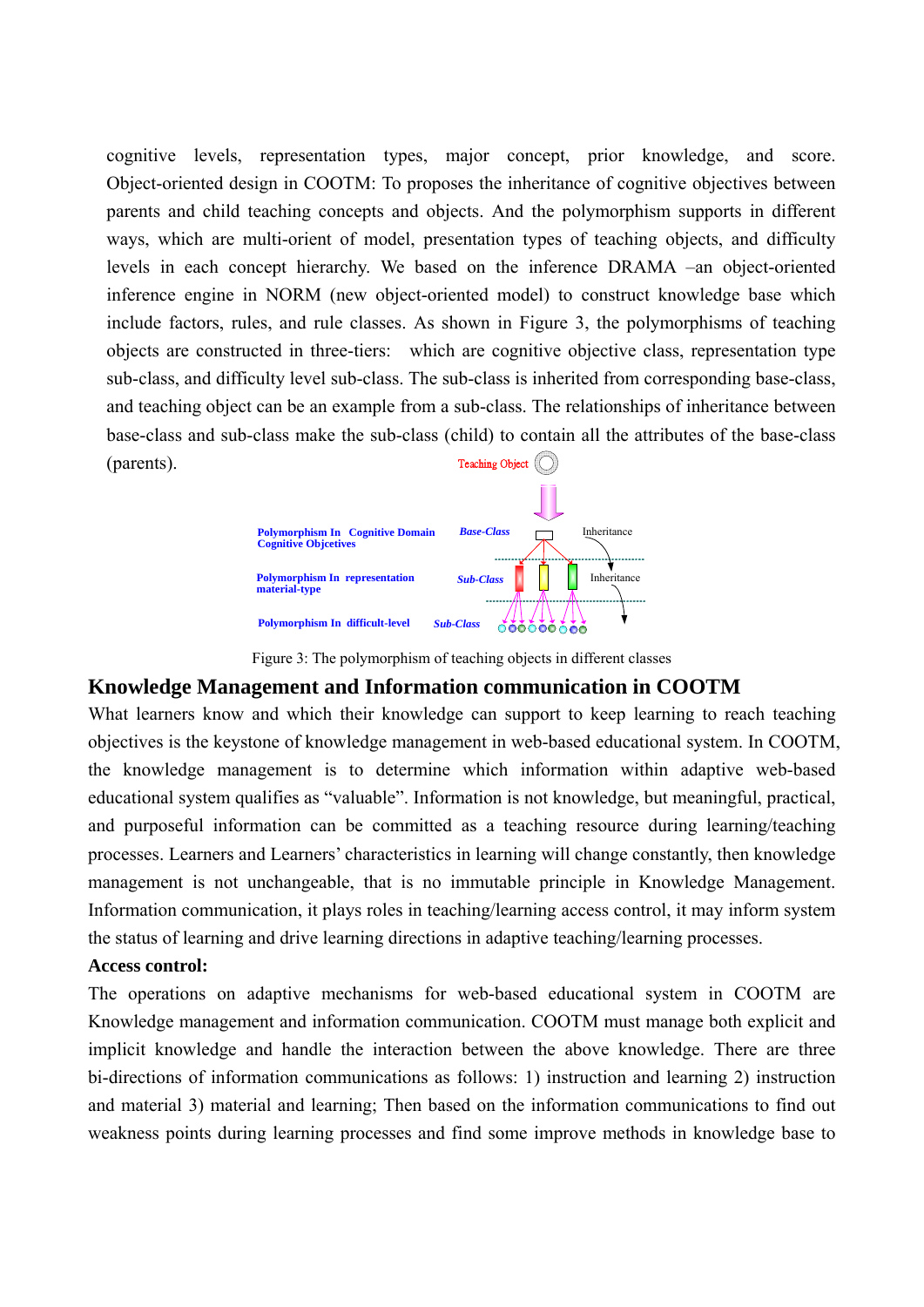ameliorate learning, teaching, material construction.

## **Functionality of COOTM**

**Structure of subject:** The obvious problem is how to construct curricula that can be taught and learned by teachers and learners via web-based educational system adaptively. Furthermore, cognitive and pedagogical perspectives need to be involved clearly in system then map out the criteria (cognitive objective levels, representation types, difficulty levels and major concept of materials) to learners who own different abilities at different cognitive properties. Accordingly, the well-defined attributes and values of attribute of related objects will play the important roles to construct subject in COOTM.

**Bridge and balance learner-centered and tutor-centered:** Information management will bridge and balance learner-centered and tutor-centered in COOTM educational environment. Firstly, COOTM will detect and acquire characteristics and profiles of learners in a bottom up direction, from learners to teachers. Secondly, COOTM will authenticate and map out teaching strategies, teaching objectives and properties of materials in a drill down direction, from teachers to learners. In other words, COOTM will balance and bridge the learner-centered and tutor-centered approach.

**Multiple cognitive channels:** The adaptive mechanism of multiple cognitive representation types of each teaching concepts that have fourfold benefits: first, which supports multiple learning styles and multiple intelligence of heterogeneous learners; second, which can provide the mechanisms to diverse and direct multimedia teaching materials to enhance adaptive teaching or learning processes; third, the progress of web technologies improve rapidly, these are the channels to perform the technologies take effect or enhance the efficacy of educational system; fourth, the multiple representation and interpretations of teaching objects that will benefit for learners in knowledge acquisition and comprehension via multi-cognitive channels.

**Logical architecture for teaching, learning, materials construction, and information communication:** 1) Teaching objectives/designs architecture: Taxonomy of Bloom et al. identifies and evaluates different kinds of thinking while offering a framework for cognitive domain. By reflecting in the quality of materials and quizzes could be used in web-based educational system. 2) Learning scaffold/objectives/profile architecture**:** Maintain more precise and correct learner profile and learners' characteristics base on COOTM. Correspondingly, COOTM scaffolds the learners in presentation mechanisms, cognitive objectives, and degrees of difficulty. 3) Architecture for refinement/construction/sequence of materials: The Methods can refine and slice teaching materials and teaching concepts. It maintains some channels to refine & slice teaching materials and teaching concepts under cognitive objectives, representation types, and object-oriented concepts in COOTM.4) Information acquisition/management/communication architecture: There are well-defined strategies and processes for improving the effectiveness of information communication across teaching/learning processes. COOTM, a well-architected information structure makes the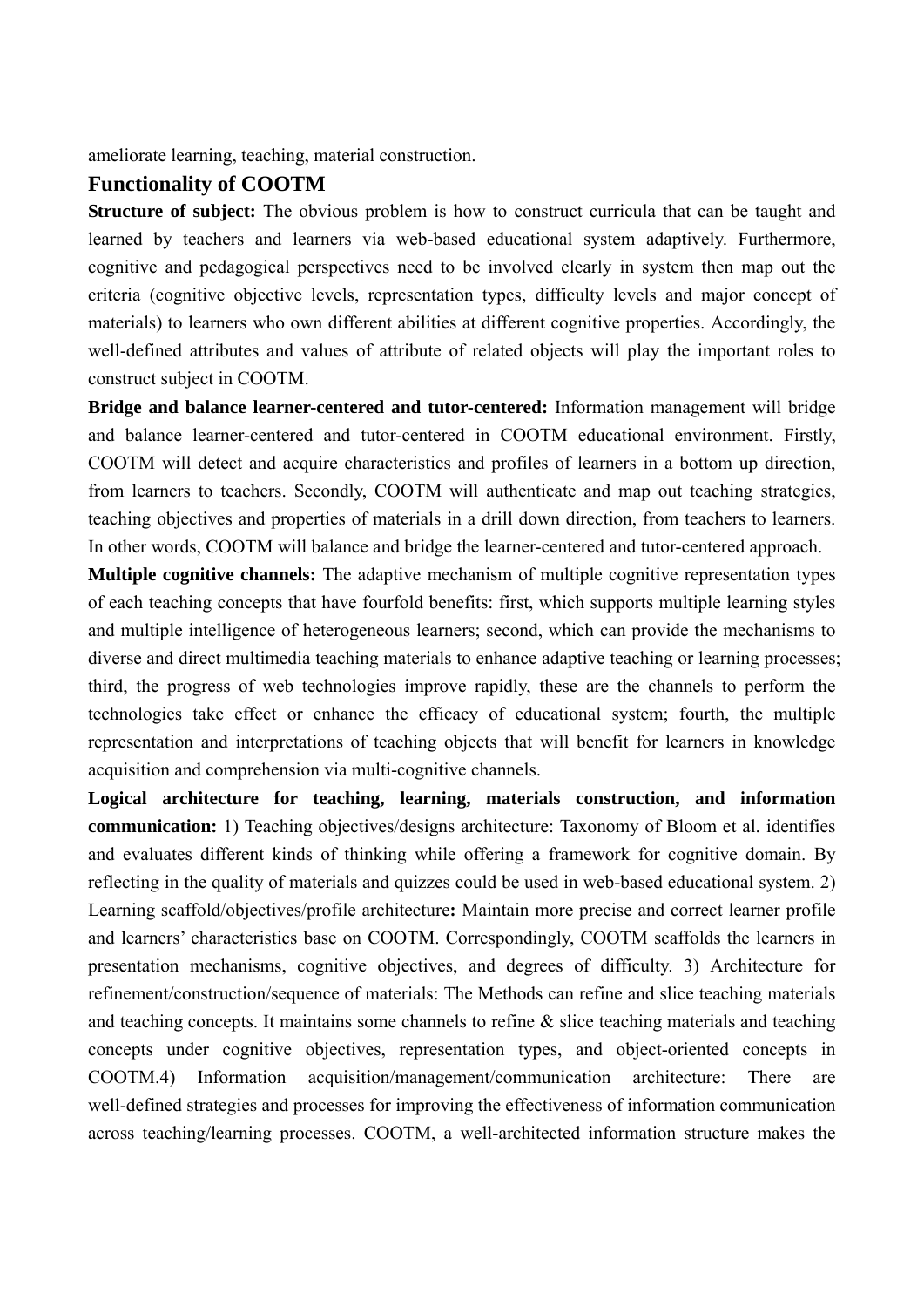information is available in a consistent and integrated form, by integrating educational framework, covering a wild range of different types of information and the relationships between them.

## **Conclusion**

The adaptive strategies for a web-based educational environment are more effective when learning is directed by more than one layer of adaptive mechanisms. In COOTM, **Adaptation-In-Depth (AID)** strategies utilize multiple layers of adaptations. The AID strategies increase the performance of learning/teaching processes and reduce vulnerabilities of web-based educational system. The multilayer multifactor authentication of the adaptation-in-depth strategies are the follows: 1) **Detection Layer:** To detect learner's characteristics within learning styles via ILS. 2) **Initial Authentication Layer:** To authenticate which cognitive levels and prior knowledge do learners have via the well-defined pretest. 3) **Abstraction Layer:** To abstract the knowledge acquisition from the learning styles and pretest score into knowledge base. 4) **Inference Layer:** To infer from these factors which attach to the learner and acquire the teaching strategies from knowledge base in COOTM. 5) **Acquisition Layer:** Base on the teaching strategies to find which material object is suitable for the current statuses for learner to learn. The object which learner obtains will keep several attributes and values of attribute to assist knowledge management and information communication. 6) **Integrate authentication Layer:** The purposes of integrate authentication layer are authentic characteristics collection. To mediator evaluates the learner's cognitive competencies and seeks to develop any that are weak that will benefit to the availabilities of the knowledge base to take affect accurately. 7) **Information Gathering Layer:** Whatever direction of information network is bottom up, drill up, hierarchy or cross information network may not more important than to gather and manage related information in adaptive educational system. Interventions might create to respond to any perceived cognitive competencies or weakness. COOTM gather information from all well-defined attributes. 8) **Access Gaining Layer:** Inference agent may choose from among the numerous information processes then infer a suggestion from knowledge base and adapt one that might encourage learning an adaptive learning material within COOTM. 9) **Escalating layer:**  Cognitive, Object-Oriented Teaching Model is a well-defined architecture that depends on the constituents not to imitate directly. Accordingly, COOTM constructs behaviors from already mastered constituents to match features selection of the model. COOTM can elicit higher level thinking by posing questions intentionally from each cognitive domain of Bloom et al. then escalating cognitive objective levels. The teaching scenario and empirical evaluation have been conducted using COOTM. The mean values (dependent sample t-test) for the pre-test reveal that control group (60.08) performed better than experimental group (56.36). The independent sample t-test for pretest and post-test implies no significant difference in pretest (0.164>0.05) but significant difference in post-test (0.000<0.05) between experiment and control groups. The results expressly show the model is available and effective in improving learning performance.